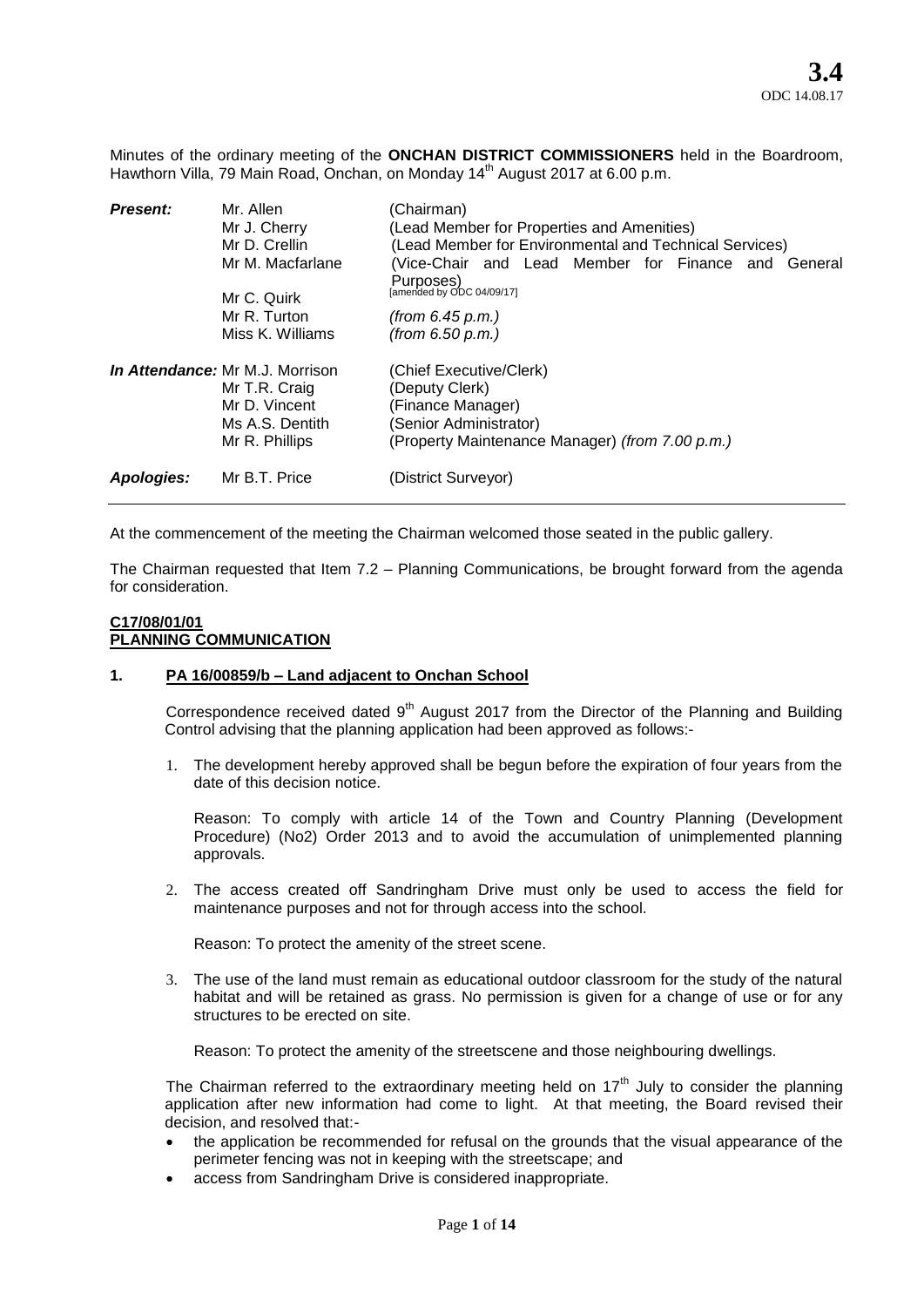However, in the submission, it was to be made clear that the Authority had no objection to the use of the land by the school just the detail within the planning application.

In answer to question, the Chief Executive advised that unfortunately, as the start time of the meeting had been brought forward, the professional member of staff required to contribute to the discussion would not be available until 7.00 p.m.

The Chairman indicated he would use his discretion to proceed with the discussion.

The Vice-Chairman commented that it seemed as though the second letter submitted by the Commissioners was not taken in to account in the decision making process.

In response to comment, the Chief Executive advised that the Planning Officer can choose which references they feel are appropriate, and it is possible that the report may have been finalised before receipt of the second submission of the Authority.

A Member questioned the cut-off time for submissions, which will need clarification.

The Chairman gave residents of Sandringham Drive in the public gallery an opportunity to speak.

Residents:-

- Wish to appeal the decision of the Planning Committee.
- Questioned why the second letter issued by Onchan District Commissioners was not included in the planning report.
- Questioned whether the Local Authority are able to appeal against the decision as they have interested party status automatically.
- Concern was expressed that consideration of the matter went ahead without the knowledge of residents issues.

The Lead Member for Environment and Technical Services explained to residents:-

- that the Authority's normal practice is that if people wish to put forward an appeal, they must do so themselves and pay the appropriate fee.
- The Board can make a resolution to support the appeal and piggy back on the lodged appeal.
- It is normal for one party to appeal, and other parties come in to support the appeal.

In answer to question, the Chief Executive advised that it was a political decision whether the Board wish to appeal or not.

The Chairman stated that the next stage in the process would be for the residents to lodge their appeal independently. The Board will be required to take a vote as to whether support will be given.

In answer to question, the Chief Executive advised that when the Planning Committee review the planning application, they also make the decision as to who may be directly affected by the application. If someone is notified as an interested party they are the only ones who can appeal.

The people present in the public gallery left the meeting.

# **C17/08/01/02 TO CHOOSE A PERSON TO PRESIDE IF THE CHAIRMAN AND VICE-CHAIRMAN BE ABSENT**

Not necessary.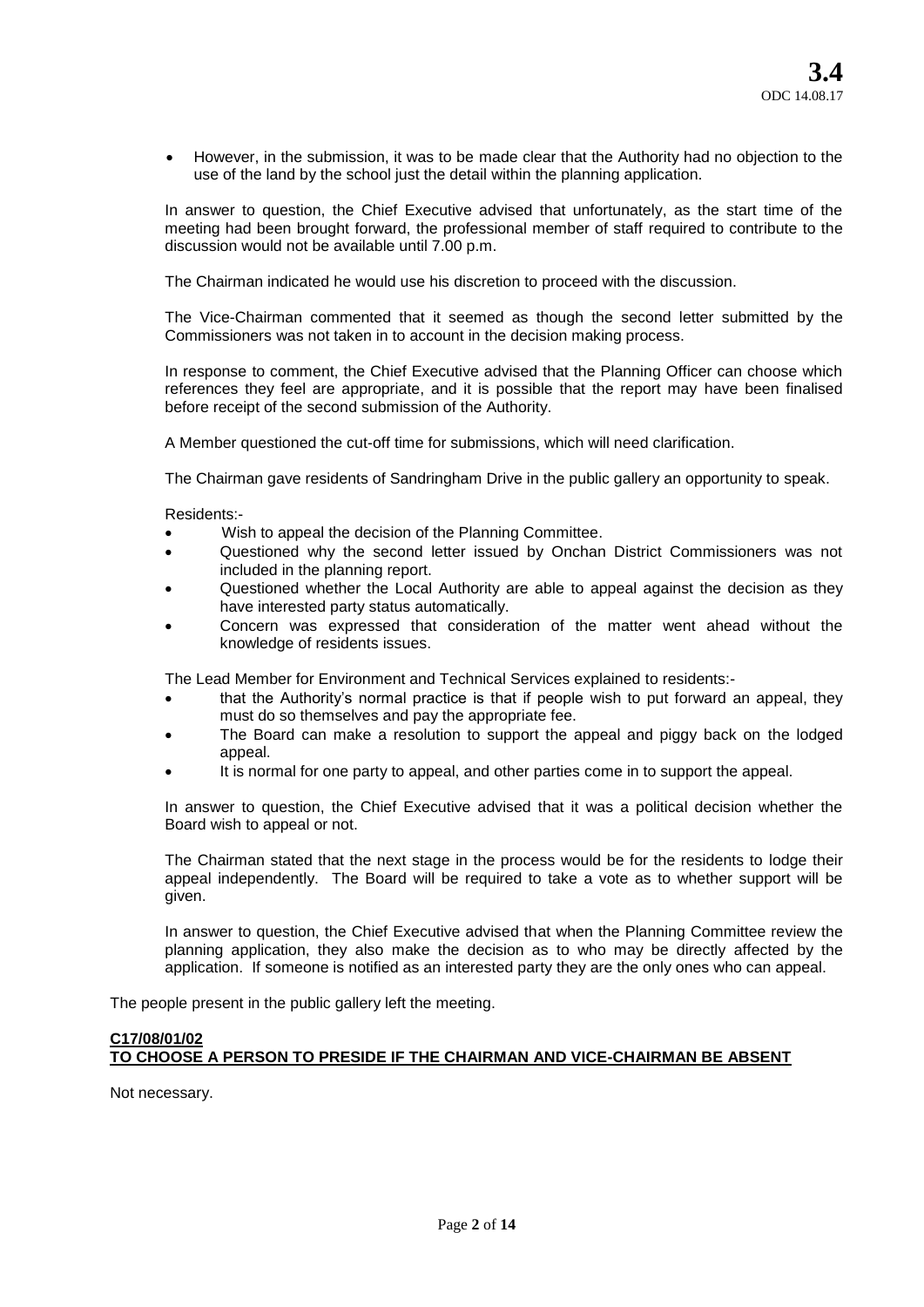# **C17/08/01/03 BUSINESS REQUIRED TO BE DEALT WITH BY STATUTE BEFORE ANY OTHER BUSINESS**

None.

## **C17/08/01/04 MINUTES**

# **1. Ordinary meeting held on Monday 24th July 2017**

The minutes of the ordinary meeting held on Monday  $24<sup>th</sup>$  July 2017, copies of which having previously been circulated, were considered.

# (a) **C17/07/03/03(2) - Extraordinary meeting held on 17th July 2017**

A Member requested the opportunity to discuss the minutes of the  $17<sup>th</sup>$  July 2017 as they had not been present at the meeting of  $24<sup>th</sup>$  July 2017 during the ratification process, and wished their opinion to be heard.

The Vice-Chairman expressed disappointment that the minutes of the  $17<sup>th</sup>$  July were in the public domain.

A Member was of the opinion that Standing Orders were not breached. [amended by ODC 04/09/17]

In answer to comment, the Chief Executive clarified that the advice given to the Chairman, is as stated in the minute in reference to C17/07/02/04 – Code of Conduct being contrary to Standing Order 10(1):-

## *"10. MINUTES OF MEETINGS*

*(1) Minutes of proceedings of every meeting of the Authority shall be drawn up and recorded by the Chief Executive/Clerk or some other authorised officer."*

A Member referred to Standing Order 40:-

## *"40. INTERPRETATION OF STANDING ORDERS*

*The ruling of the Chairman as to the construction or application of any of the standing orders, or as to any proceedings of the Authority, shall not be challenged at any meeting of the Authority."*

The Chairman stated the interpretation was different and was challenged. <sup>[amended by ODC</sup><br>04/09/17]

The Vice-Chairman commented that the Board held a staffing meeting in private and officers were asked to leave the room. The Vice-Chairman had taken the minutes in the absence of an officer.

A Member recalled that in the past, under Standing Order 10(1) a lady from an employment agency was used as a minute taker for a short term. Therefore, minutes have been taken from someone who is not an authorised officer, and this was not queried nor disapproved of such, nor did they disapprove of the Vice-Chairman taking the minutes. It is for the Chairman to decide and make the ruling, and they stated [amended by ODC 04/09/17] that Standing Order 40 was exceptionally clear.

The Chairman commented that he did have difficulty with the point being raised and the advice given, and stated that the meeting had been conducted in a proper manner and did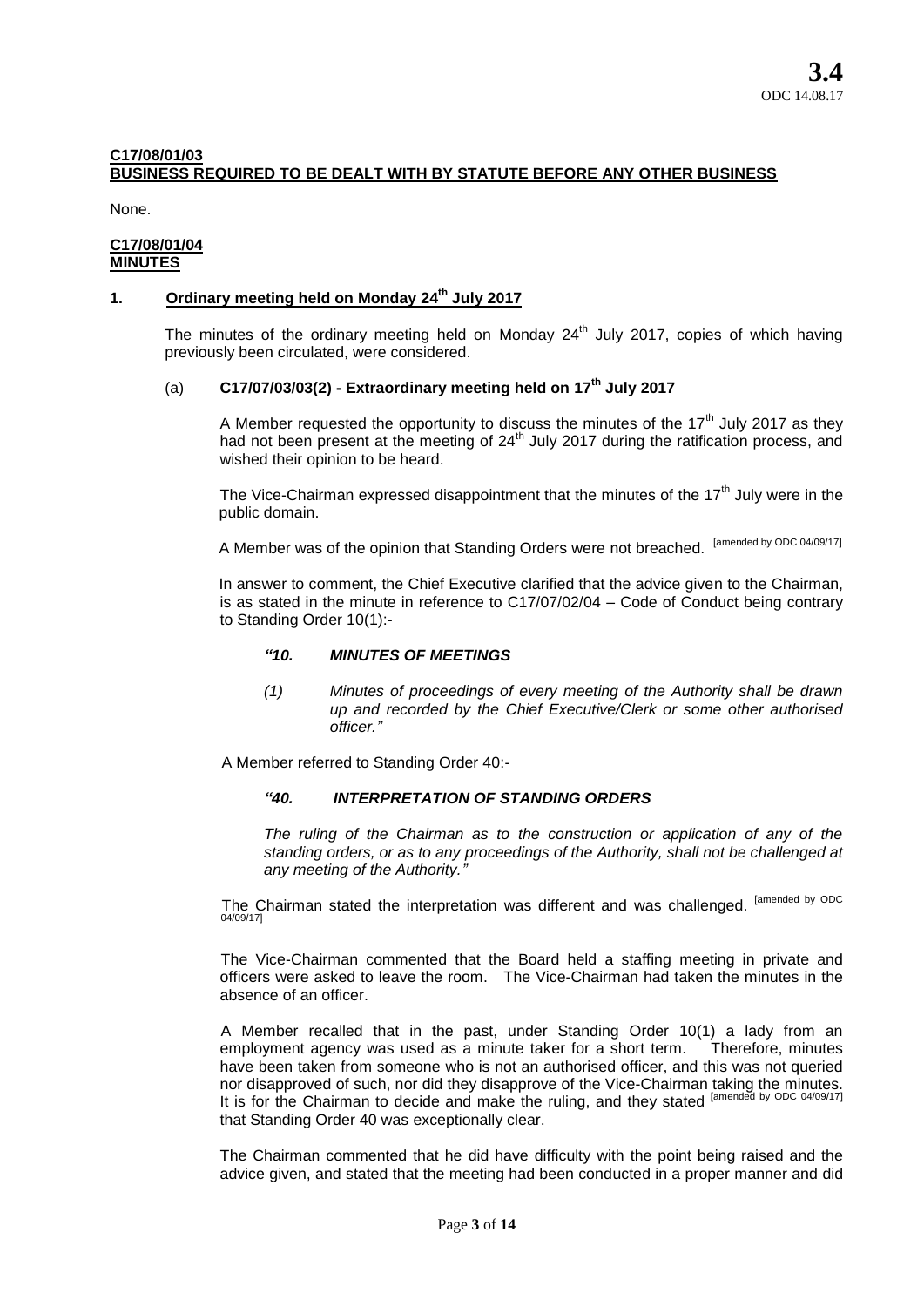not breach any of the Standing Orders. He felt, in his opinion, that some pressure was brought to bear, which then compromised the decision to carry this matter over. The minute detailed on page 1 of the minutes of the  $24<sup>th</sup>$  July do not summarise or give the detail of what happened on that occasion. He stated <sup>[amended by ODC 04/09/17]</sup> that the minutes should be rewritten to give a proper account of what happened.

In answer to question from the Vice-Chairman, the Chairman stated that he had no warning that the Clerk was concerned prior to the meeting, and also at the time would have hoped he would have received communication <sup>[amended by ODC 04/09/17]</sup> if a matter was of great concern to the Clerk.

In answer, the Chief Executive commented that advice had been given to the Chairman that the Board may be in breach of Standing Orders by holding meetings in private without any officers present, this advice was given on a couple of occasions prior to the meeting.

A Member stated that the Chairman's ruling should not be challenged. [amended by ODC 04/09/17]

The Chairman said <sup>[amended by ODC 04/09/17]</sup> he was in a difficult situation as he was relying on the knowledge that the Clerk provided, in the hope that it was accurate advice. It seemed that the advice given was a <sup>[amended by ODC 04/09/17]</sup> interpretation of Standing Orders, going forward it would be hoped that more comprehensive and accurate advice be given.

A Member stated the minutes taken <sup>[amended by ODC 04/09/17]</sup> in the private session in consideration of C17/07/02/04 – Code of Conduct was no different than bringing in someone from the outside, to take the minutes as has previously been done.<br>04/09/17|

The Chairman commented that some  $[amended by ODC 04/09/17]$  minutes of the 17<sup>th</sup> July were approved at the meeting of the 24<sup>th</sup> July.

In response to comment, the Deputy Clerk advised that the first half of the minutes had been approved with regard to the planning application PA 16/00859/B - Land adjacent to Onchan School; and that Minute C17/07/02/04 – Code of Conduct was to be held over for consideration at the meeting of the Board on 14<sup>th</sup> August 2017.

The Chairman said <sup>[amended by ODC 04/09/17]</sup> that the specific text needs to be rewritten for the minute C17/07/03/03(2), to accurately reflect what happened at the meeting.

In answer to comment the Chief Executive stated that he was not present at the meetings of 10<sup>th</sup> or 17<sup>th</sup> July, but the advice had been given prior to his leave and also at the meeting of the 24<sup>th</sup> July. This advice was given regarding an officer being present to take the minutes, but it is for the Board to make the decision.

### (b) **Attendance at Meeting**

Mr Turton joined the meeting at 6.45 p.m. Miss Williams joined the meet at 6.50 p.m.

Comments were made from two members that they were not aware of the meeting commencing at 6.00 p.m.. Senior Administrator advised that notification was issued by email.

An update was given on the business transacted so far.

# (c) **C17/07/03/03(2) - Extraordinary meeting held on 17th July 2017 continued**

The Chairman made it clear that he would like the minute amended to give an accurate and clear account of what happened and what grounds for objection were put forward.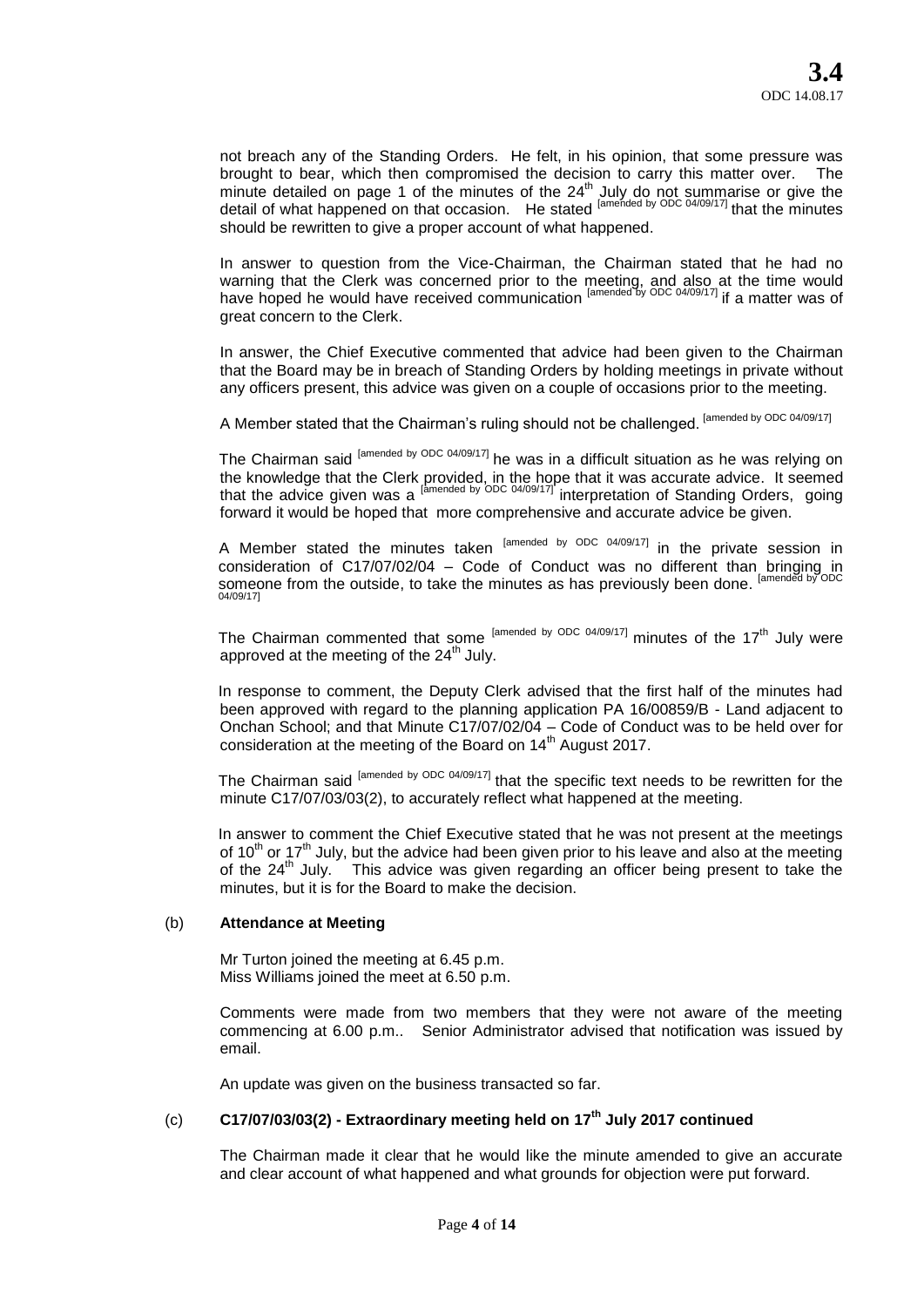Chairman felt the minute missed that advice which had been given in relation to Standing Orders at the meeting, which resulted in the matter to be brought forward to this meeting. He stated <sup>[amended by ODC 04/09/17]</sup> that the advice was incorrect and was selective and did not incorporate other parts of standing orders which may have brought about a different decision at that meeting.

In answer to how the minute should be amended, the Chairman thought it was more a statement and should include "that a facility for taking the minutes by a Member was prepared".

A Member stated that they would not be able to vote on the minute as they were not present at the meeting of  $24<sup>th</sup>$  July 2017.

It was agreed that this matter would be discussed further later in the meeting.

### **C17/08/01/05 PLANNING COMMUNICATION continued**

### **1. PA 16/00859/b – Land adjacent to Onchan School**

*Residents of Sandringham Drive returned to the meeting at 7.00 p.m..* 

*The Property Maintenance Manager joined the meeting at 7.00 p.m.*

In answer to question, the Property Maintenance Manager stated that he was unaware of a planning decision being made ahead of the second submission of the Authority. However, if Members wished to appeal as a Board of Commissioners, they can do so.

Lead Member for Environment and Technical Services stated that the grounds to oppose the application was that the planning application was not in keeping with the area and there was already an entrance on School Road, and it was unnecessary to have a secondary entrance on Sandringham Drive.

In answer to question, the Chief Executive advised that the submission recommending refusal of the application had been issued by the District Surveyor at 2.01 p.m. on the day of  $17<sup>th</sup>$  July.

The Residents and Chairman requested clarification on the cut off time for submissions regarding Planning Applications, as they felt it would be close of business.

The Residents:-

- o Not yet had access to the minutes of the Planning Committee.
- o They have had sight of the Planning Report.
- o They questioned why the access on School Road was not sufficient.
- o The width of the gate on Sandringham Drive seemed quite substantial for the reasons for which the gate is needed (lawn mower).
- $\circ$  They felt there had been a number of mistruths with a lack of information to the residents from the start.

In answer to question, the Property Maintenance Manager advised that correspondence had been received from the Planning Committee, which gives 21 days for an appeal to be lodged.

The Chairman queried if <sup>[amended by ODC 04/09/17]</sup> a decision had been made without being in possession of the change in the decision from the Authority. Standing Orders had been suspended in order to reconsider the original decision due to new information which had come to light.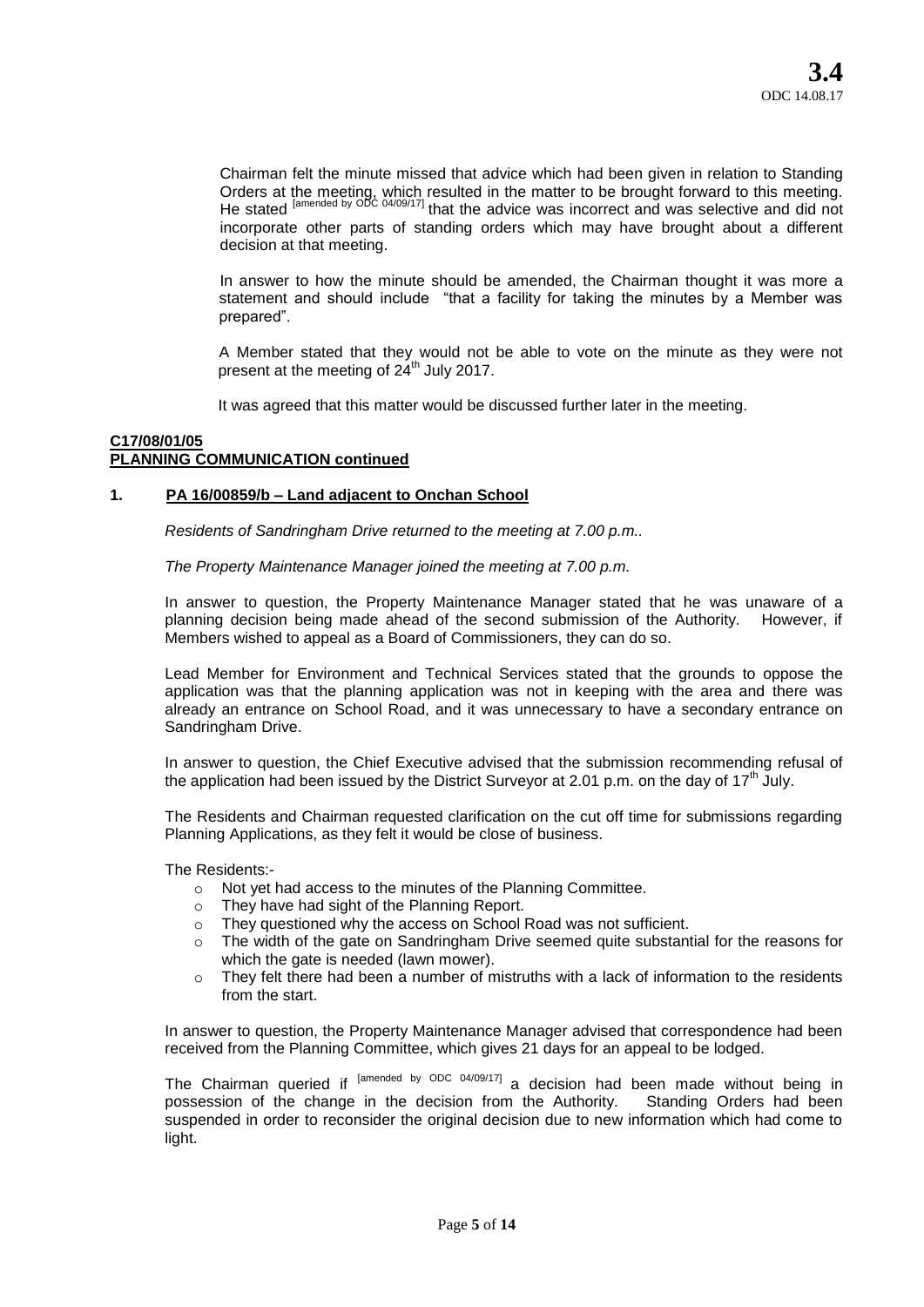The Chairman expressed sympathy for the Property Maintenance Manager as he was acting on behalf of the District Surveyor and did not have the full knowledge of this case.

The Chairman clarified to residents that the Authority would not be offering any legal advice.

The Lead Member for Environmental and Technical Services reiterated that the residents would be the principle objectors, and be liable for £175 fee.

The residents stated that they were in full support of the school using the area, it was just the issues regarding gated access on to Sandringham Drive and the height and style of fencing in a residential area.

It was proposed by Mr Allen, seconded by Mr Quirk, and **RESOLVED that Onchan District Commissioners maintain their ongoing support for the residents of Sandringham Drive in lodging their appeal, and would give them every practical advice in this matter as required.** 

*For: Messrs Allen, Crellin, Quirk, Macfarlane and Miss Williams Against: Messrs Turton and Cherry* 

*The residents of Sandringham Drive left the meeting.* 

#### **C17/08/01/06 MINUTES continued**

The Chief Executive advised that the minutes should be marked as unapproved and be brought back to the next meeting of the Board.

It was agreed by the Board that the minutes should be withdrawn and rewritten to include the amendments as requested to C17/07/03/03(2) – Extraordinary meeting held on 17<sup>th</sup> July 2017 and also to include the missed section regarding the suspension of standing orders and consideration of the road sweeper.

It was further agreed that the Chairman to view the amended minutes and that these be reissued to Members for consideration.

Regarding the discussion with regard to the road sweeper, the Vice-Chairman wished note of his disappointment on the conduct of the debate of the matter, being cited as micro-managing and being interrupted during debate by the Clerk <sup>[amended by ODC 04/09/17]</sup> as he had responsibilities to the Board as Lead Member for Finance and General Purposes.

In answer to comment, the Chief Executive clarified that the officers did not come to the Board requesting a suspension of Standing Orders. However, the purchase could not have been made by the District Surveyor, without giving him authority to purchase. <sup>[amended by ODC 04/09/17]</sup>

The Vice-Chairman also stated that under Standing Order 11(2) on the Making of Contracts, there were insufficient members present.

# *"Suspension of Standing Orders*

*11(2) Standing Orders shall not be suspended without notice unless at least two-thirds of the whole number of the members of the Authority support such suspension.*

In answer to comment, the Clerk <sup>[amended by ODC 04/09/17]</sup> advised that no formal complaint had been made on the action of his behaviour.

A Member commented that there will only be a maximum of 4 Members who can vote on the minutes as others were not present at the meeting of  $24<sup>th</sup>$  July 2017.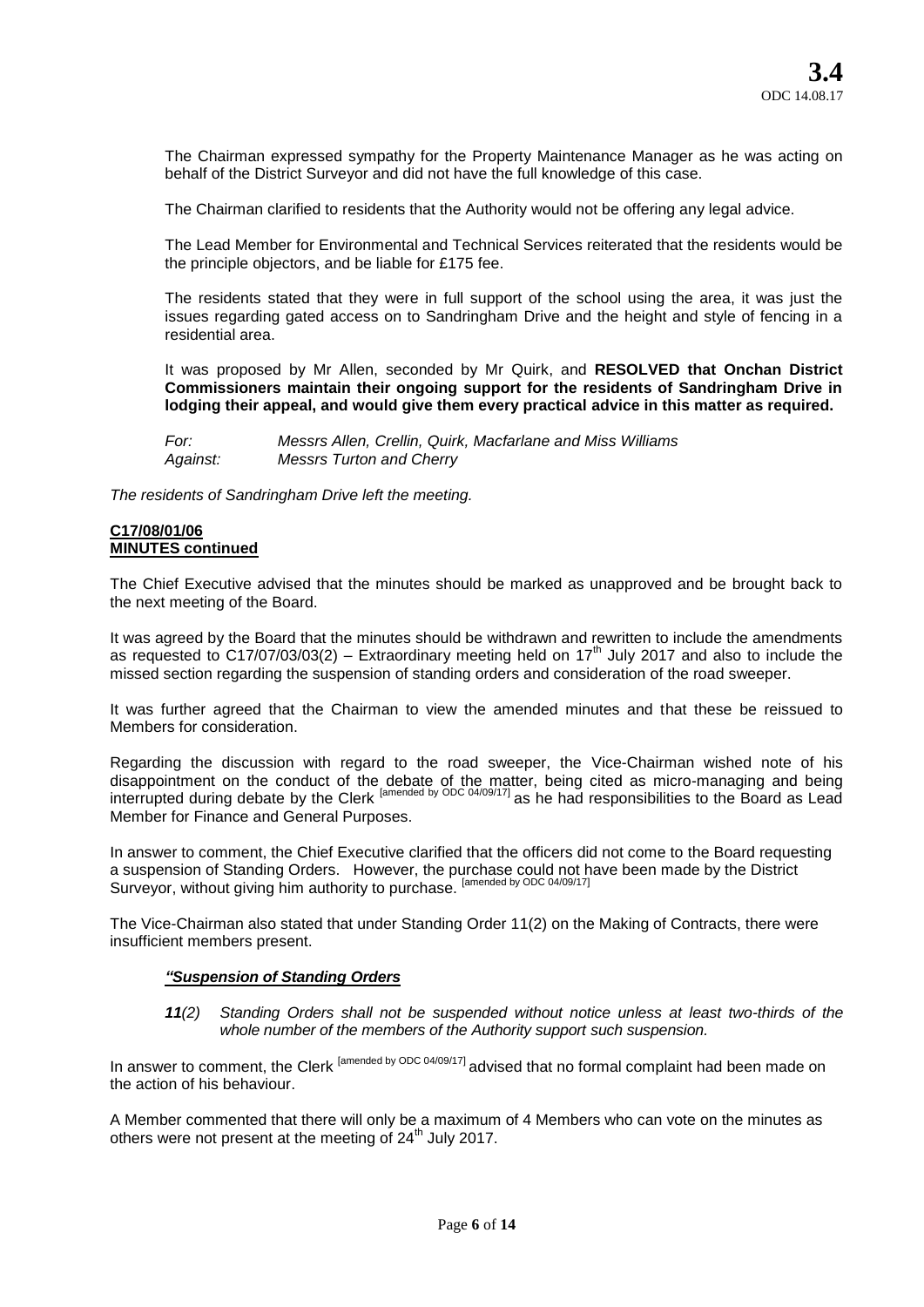## **C17/08/01/07 BUSINESS ARISING NOT REFERRED TO IN THE MINUTES OF ANY SPECIAL COMMITTEES**

## **1. C17/07/03/09(1) – Kenyon's Café**

Mr Macfarlane declared an interest.

In answer to question, the Chief Executive advised that the fire certificate was for 260 persons for the whole building and not broken down room by room.

Discussion ensued with regard to conditions for leasing of the premises at the Onchan Hub.

Chairman advised that the matter be moved to In Committee for further discussion.

## **2. C17/07/03/03(2) – Code of Conduct**

Matter to be dealt with In Committee.

## **C17/08/01/08 BUSINESS EXPRESSLY REQUIRED BY STATUTE TO BE DONE**

None.

## **C17/08/01/09 BUSINESS ADJOURNED FROM A PREVIOUS MEETING**

None.

### **C17/08/01/10 PLANNING DECISIONS/COMMUNICATIONS FROM THE DEPARTMENT OF INFRASTRUCTURE PLANNING COMMITTEE**

### **1. Plans to the Board**

**(a)** The following plans were considered by the Board.

It was proposed by Mr Crellin, seconded by Mr Turton, and **RESOLVED** that the following planning applications be recommended for approval:-

(i) PA 17/00740 – 27 Church Road – Proposed replacement of rear conservatory with a flat roofed extension.

It was proposed by Mr Crellin, seconded by Mr Cherry, and unanimously **RESOLVED that PA 17/00740 – 27 Church Road be recommended for approval.** 

(ii) PA 17/00752 – 64 Royal Avenue – To make lawful the replacement of an existing window with a door to the rear of the property.

It was proposed by Mr Cherry, seconded by Miss Williams, and unanimously **RESOLVED that PA 17/00752 – 64 Royal Avenue be recommended for approval.** 

(iii) PA 17/00754 – 9 Main Road – Proposed single storey extension to rear

It was proposed by Mr Cherry, seconded by Miss Williams, and unanimously **RESOLVED that PA 17/00754 – 9 Main Road be recommended for approval.**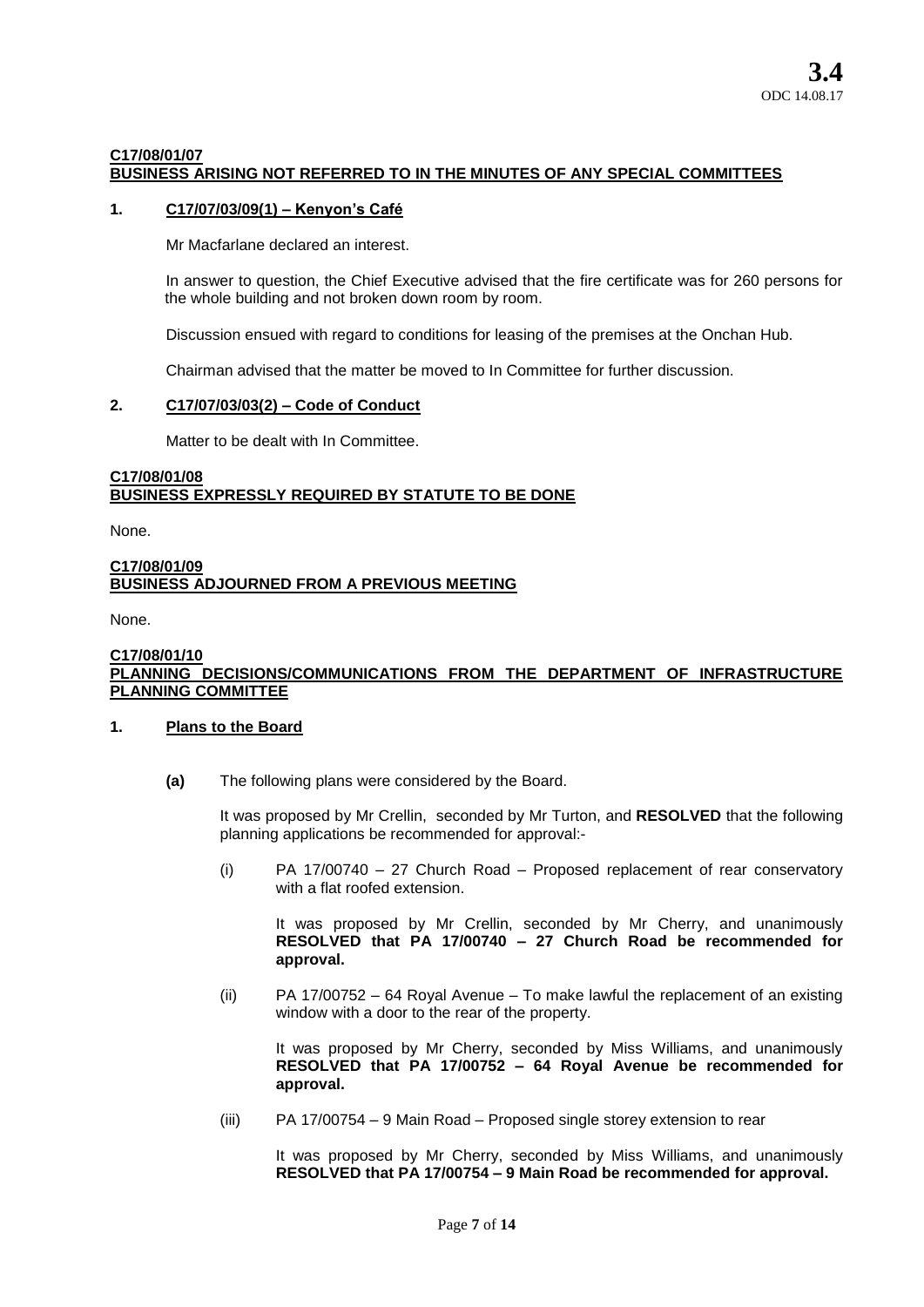(iv) PA 17/00771 – 11 Beech Avenue – Proposed conversion of garage to bedroom.

It was proposed by Mr Crellin, seconded by Mr Turton, and unanimously **RESOLVED that PA 17/00771 – 11 Beech Avenue be recommended for refusal on the grounds of loss of parking provision within the curtilage of the property. Note that there would be no objection to proposals if the driveway is altered to make provision for additional parking space.**

(v) PA 17/00784 – Unit 12A Tromode Estate, Carrs Lane, Tromode – Change of use from retail use to performing arts studio.

In answer to question, the Property Maintenance Manager advised that accessibility issues would be addressed under the building regulations.

It was proposed by Mr Crellin, seconded by Mr Cherry, and **RESOLVED that PA 17/00784 – Unit 12A Tromode Estate, Carrs Lane, Tromode be recommended for approval.** 

*For: Messrs Allen, Macfarlane, Quirk, Cherry, Turton, and Crellin Against: Miss Williams* 

(vi) PA 17/00797 – 8 Snaefell Crescent – Replacement of existing conservatory roof

It was proposed by Mr Crellin, seconded by Mr Cherry, and unanimously **RESOLVED that PA 17/00797 – 8 Snaefell Crescent be recommended for approval.** 

(vii) PA 17/00803 – Begoade Moar Farm, Begoade Road – Erection of an agricultural storage and machinery building, and erection of a boiler house.

It was proposed by Mr Crellin, seconded by Mr Quirk, and unanimously **RESOLVED that PA 17/00803 – Begoade Moar Farm, Begoade Road be recommended for approval.** 

## **2. Planning Communications**

### **(a) PA 16/00859/b – Land adjacent to Onchan School**

Matter dealt with earlier in the meeting.

## **C17/08/01/11 REPORT FROM THE CLERK OR OTHER OFFICER**

### **1. Tender for legal services**

Transferred to the In Committee section of the meeting.

*Property Maintenance Manager left the meeting 8.25 p.m.* 

## **C17/08/01/12 LETTERS, PETITIONS, MEMORIALS AND OTHER COMMUNICATIONS**

## **1. Consultation on High Level Means Testing Policy**

Report of the Deputy Clerk dated  $7<sup>th</sup>$  August 2017, having previously been circulated was considered.

The Deputy Clerk was thanked for his clear report.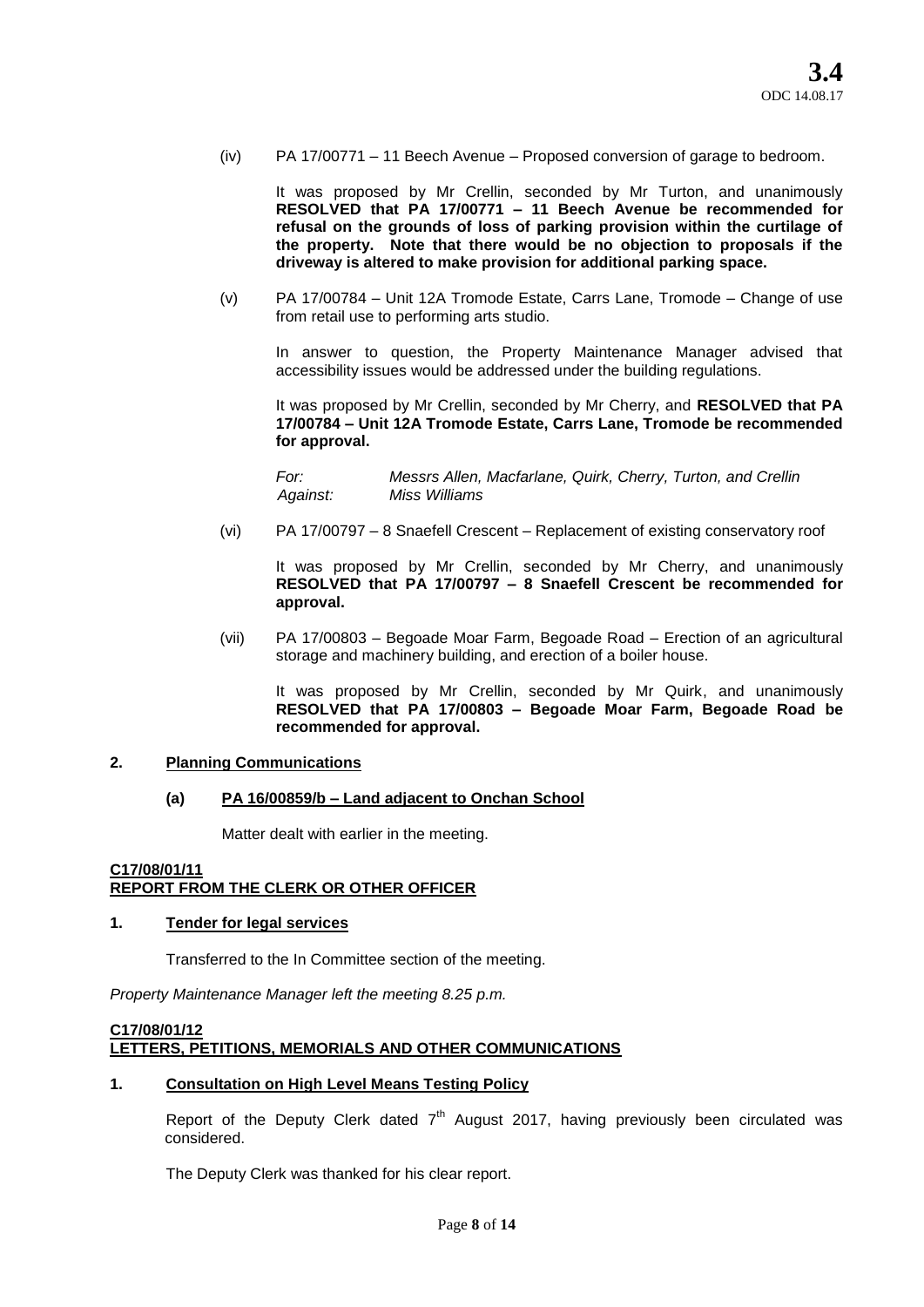In answer to comment, the Deputy Clerk advised that he did not include the reference to private properties as the particular interest of this Authority was as a landlord of social sector housing. He further explained that as the Authority were facing increased costs under the existing means testing policy, those on low incomes do not contribute to the cost of the adaptation recommended for their property by Occupational Therapists, and think that the Authority are going to automatically provide for their needs.

The Deputy Clerk also stated that the focus of the response is for the service that the Authority provides, if we broaden the context there is a policy to come forward for rent capping, and on the social housing side that there is a policy to implement a variable rent depending on the tenants ability to pay.

After minor amendment, it was agreed that the report of the Deputy Clerk be submitted to the Cabinet Office as the formal response on behalf of the Board.

## **2. Action List**

The Action List dated  $4<sup>th</sup>$  August 2017, having previously been circulated was considered. Members requested updates as follows:-

- (i) Groudle Glen Water Wheel no response to date.
- (ii) Surface Water Flooding A technical meeting to take place on  $15<sup>th</sup>$  August.
- $(iii)$  Index of Policies Will be made available.

## **3. Onchan Park Strategic View – Consultation Report.**

Report of the STEP student to the Board, having previously been circulated was considered.

A Member wished to thank Mr Isherwood for his comprehensive report.

The Vice-Chairman was disappointed that the report was available in the public domain. The Members have not had enough time to digest the report. A STEP student to come in to the Authority and have privileged rights to information which is not accessible to the public, and he felt it would have been courteous to let Members consider the result prior to the document being placed in the public domain.

The Chief Executive explained the formulation of the report and the many stakeholders who had been interviewed to provide their views. He stated that the report was to the Board rather than for the Board, and all stakeholders should have had the opportunity to comment on their contribution before the Board considered it. It was then for Members to do with as they saw fit.

The Chief Executive advised that a presentation will take place with other STEP students and the media will be present.

The Chairman felt that if the document was in the public domain then the Board are indicating approval of the document and tied into its contents. He felt that Members had not had an opportunity to review the content.

In answer to question, the Chief Executive stated that the report had been issued to Members prior to the release in the public domain, and appreciated that Members did not agree with its release.

In answer to question, the Chief Executive confirmed that he had attended a private meeting as an invited guest of the Onchan Rotary Club to speak on the Future of Onchan Park. The Rotary Club are voluntary organisation within Onchan and they contributed their thoughts. A Member commented that none of the Board were aware of any of the other meetings that had been undertaken in the compilation of the report.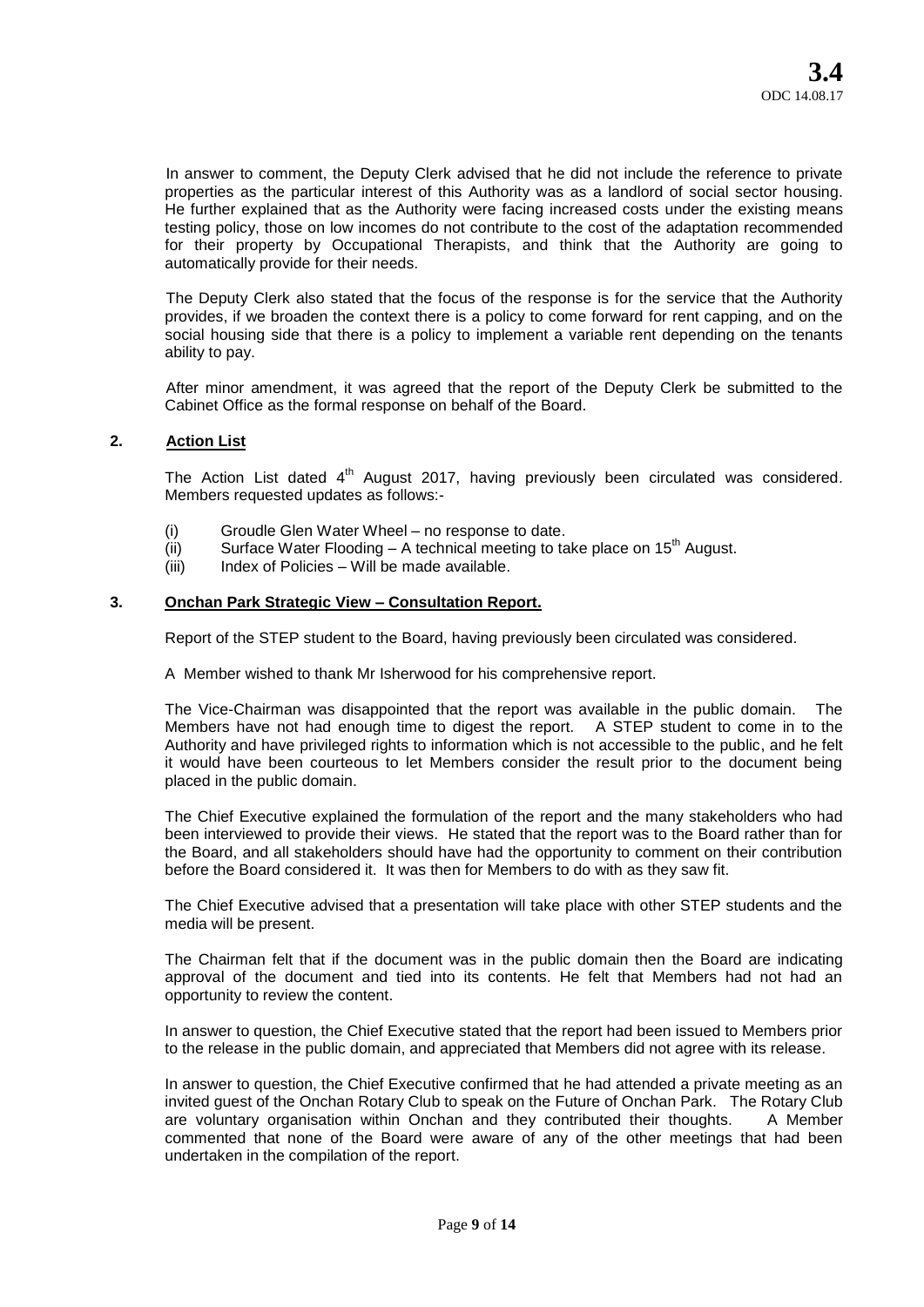The Chief Executive advised that the Rotary Club met as a private organisation and were asked their views, the fact that they made the decision to publicise the meeting is not the fault of Chief Executive.

A Member referred to talks of the past where it had been good practice to advise the Board beforehand of the officers' attendance.

#### **C17/08/01/13 QUESTIONS**

None.

#### **C17/08/01/14 MOTIONS**

None.

## **C17/08/01/15 ENVIRONMENTAL AND TECHNICAL SERVICES MATTERS**

## **1. Planning Committee - Composition**

Correspondence circulated regarding the composition of the Planning Committee.

Members were advised that the Planning Committee are appointed through the Appointments Commission but, in the correspondence from the Minister for Department of Environment, Food and Agriculture, he felt that people should be on the Committee that were publicly elected.

It was requested that Members submit their points of view to the Chief Executive for compilation of a response to the Minister for Department of Environment, Food and Agriculture with a copy being issued to the IOM Municipal Association.

## **2. Royal Air Forces Association**

Letter of invitation received dated 17<sup>th</sup> July 2017 to attend the Battle of Britain Concert on Friday  $15<sup>th</sup>$  September and the Church Service on  $17<sup>th</sup>$  September at St George's Church.

Members were requested to advise the Senior Administrator if they wish to attend.

## **3. Parking – Royal Drive**

Correspondence circulated dated  $3<sup>rd</sup>$  August 2017, having previously been circulated was considered.

It was agreed that the concerns of the residents be submitted to the Central Traffic Liaison Committee and the Central Neighbourhood Police Team Level 1 meeting.

#### **C17/08/01/16 PROPERTIES AND AMENITIES MATTERS**

### **1. Centenary Park**

Correspondence dated  $30<sup>th</sup>$  July 2017 from IOM Woodland Trust, having previously been circulated was considered.

In answer to question, the Chief Executive advised that the Memorial Woodland has an initial registration number but has not been registered as a war memorial. When it is to be considered as a War Memorial, the Authority are statutorily required to be involved in that process.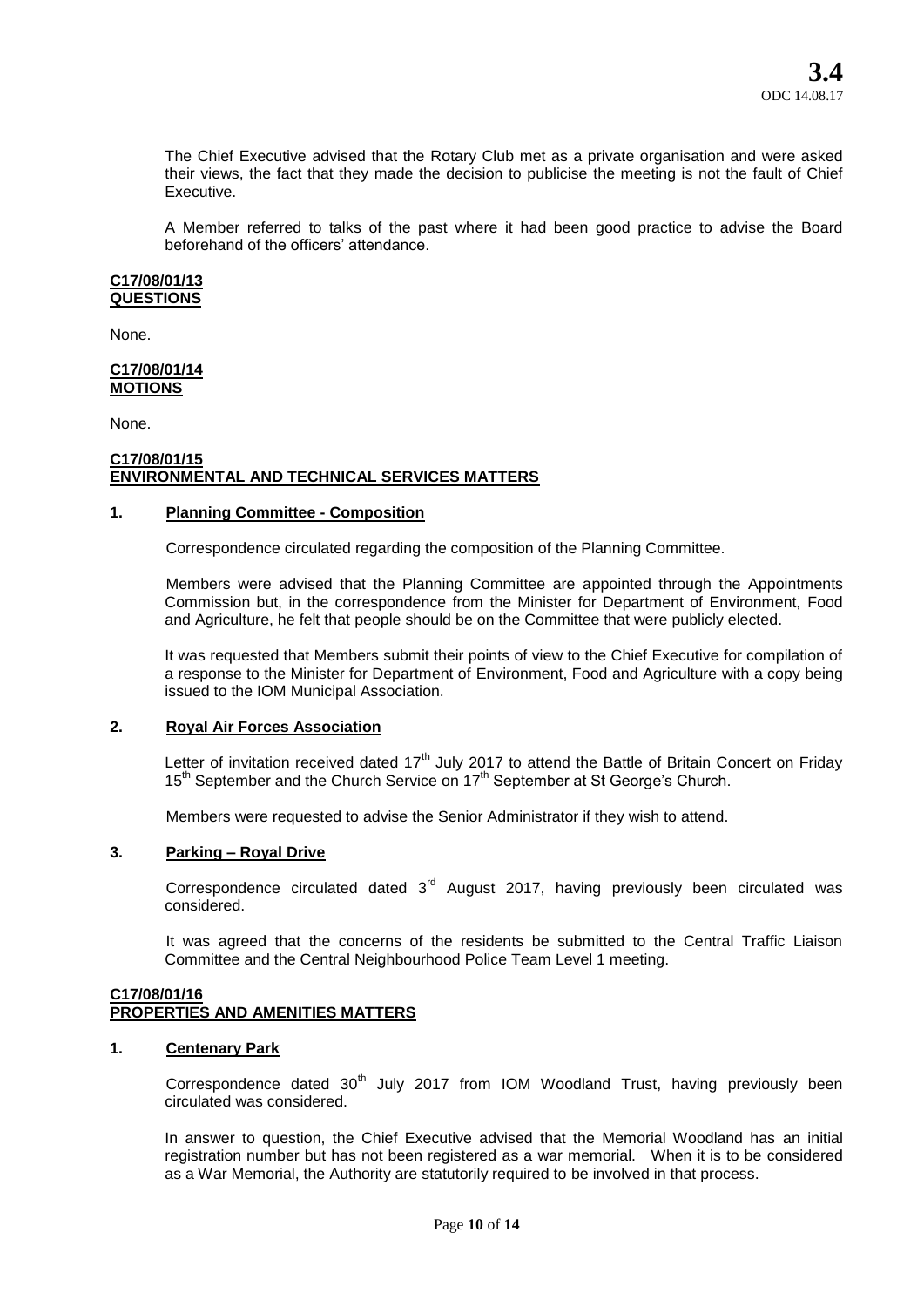It was proposed by Mr Crellin, seconded by Mr Turton and **RESOLVED that:-**

- o **Onchan District Commissioners do not accept the progression to register any area within Centenary Park as a war memorial within the meaning of the War Memorials Act.**
- o **It is the understanding of Onchan District Commissioners that the ground is licensed to the Isle of Man Woodland Trust for purposes of creating an informal woodland.**
- o **At no time was it contemplated that Onchan District Commissioners would take on any costs of further maintenance.**
- o **Onchan District Commissioners will not be budgeting for any maintenance costs.**

*For: Messrs Allen, Crellin, Turton, Cherry, Macfarlane, Miss Williams. Against: Mr Quirk* 

### **2. Ashley Park – Community Engagement**

The Deputy Clerk gave an update as follows:-

- o Explored ownership issues of the former gas plant with Manx Gas Ltd.
	- They have offered to clear any old pipework that may be left in the shrubbery and in the concrete base, with no burden to the rate payer.
- $\circ$  Parking issue Referred to the Department of Infrastructure to reinstate line painting.
- $\circ$  Football posts on the pitch Waiting response from Department of Education and Children
- $\circ$  An update meeting with residents to be held on Wednesday 20<sup>th</sup> September at Onchan Hub.

In answer to question, the Deputy Clerk advised that the cost, if any would be from the housing budget with no burden to the rate payer.

# **4. Commissioners Surgery – 1 st August 2017**

(a) Afternoon Surgery – Heywood Court

Correspondence circulated dated  $9<sup>th</sup>$  August 2017, having previously been circulated was considered and noted.

The Chairman was disappointed that no Commissioner was present.

(b) Evening Surgery – Onchan Hub

No attendees.

## **4**. **Shared Housing Waiting List**

Correspondence received dated  $9<sup>th</sup>$  August 2017 from the Department of Infrastructure, Member for Housing, having previously been circulated was considered.

Lead Member for Environment and Technical Services stated that the Board had already decided that the Deputy Clerk should be included in any meetings.

After a brief discussion, the Board agreed that the Member for Housing be invited to meet with the Chairman, the Lead Member for Properties and Amenities, and any other Member who may wish to attend. Either prior to the programmed meeting of  $21<sup>st</sup>$  September or another mutually convenient date.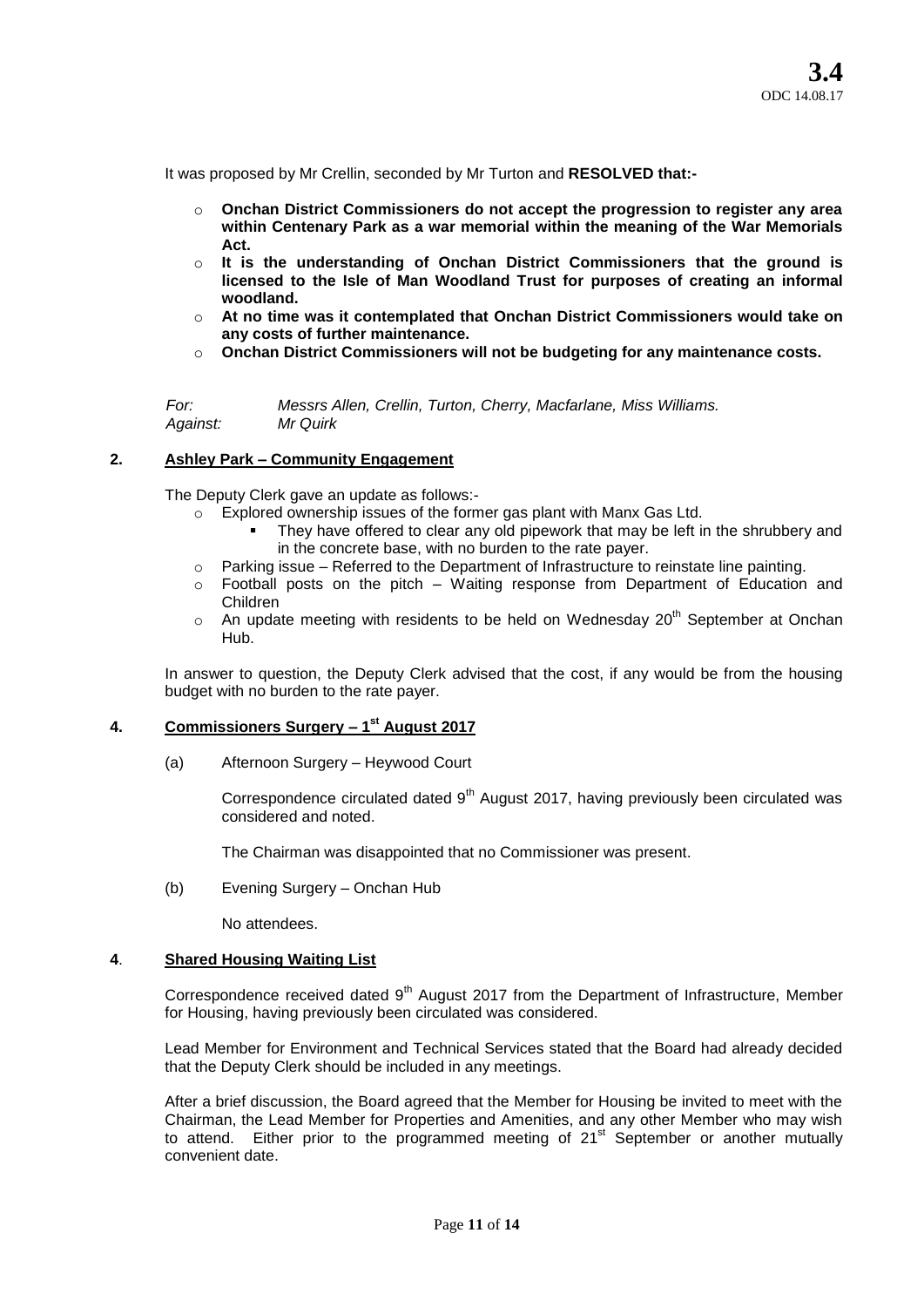The Lead Member for Properties and Amenities is drafting a letter in response and will circulate to the Board for their consideration.

#### **C17/08/01/17 CHAIRMAN'S ANNOUNCEMENTS**

## **1. Dates for the Diary**

17<sup>th</sup> September – Onchan District Commissioners' Civic Sunday  $21<sup>st</sup>$  September – Joint Board Meeting. 25<sup>th</sup> September – Quarterly MHKs meeting.

### **2. Attendances**

Bowling Green, Onchan Park – Presentation of Chairman's Cup.

## **3. Sandringham Drive**

Matter dealt with earlier in the meeting.

### **C17/08/01/18 ANY OTHER BUSINESS**

## **1. Signpost Corner**

A member requested that the dog bin be moved temporary away from the area during the Festival of Motorcycling.

### *The meeting moved to In Committee for consideration of the following items at 9.45 p.m.*

### **C17/08/01/19 BUSINESS ARISING NOT REFERRED TO IN THE MINUTES OF ANY SPECIAL COMMITTEES**

### **1. C17/07/03/09(1) – Kenyon's Café**

Mr Macfarlane restated his declaration of interest and took no part in voting.

In answer to comment, the Chief Executive clarified that subletting is prohibited in the normal Commissioners' lease.

It was agreed that an offer be made to Kenyon's Café for the use of the Club Room at Onchan Hub as follows:-

It was proposed by Mr Quirk, seconded by Mr Cherry and unanimously **RESOLVED that the exclusive use be offered to the Trustees of Kenyon's Café and that other related agencies be allowed to use the premises provided there is no financial gain.** 

It was proposed by Mr Quirk, seconded by Mr Turton, and unanimously **RESOLVED that a five year licence be offered to the Trustees of Kenyon's Cafe, with the rent being set at £1,000 for the first year, increasing by compound interest of 10% each year.** 

It was proposed by Mr Quirk, seconded by Mr Cherry, that the Trustees of Kenyon's Café be given permission to the use the Onchan Hub facilities on a Friday night after the Junior Youth Club have vacated the premises until 10.00 p.m. A vote was taken and the proposal failed.

*For: Messrs Quirk and Cherry Against: Messrs Allen, Crellin, Turton and Miss Williams*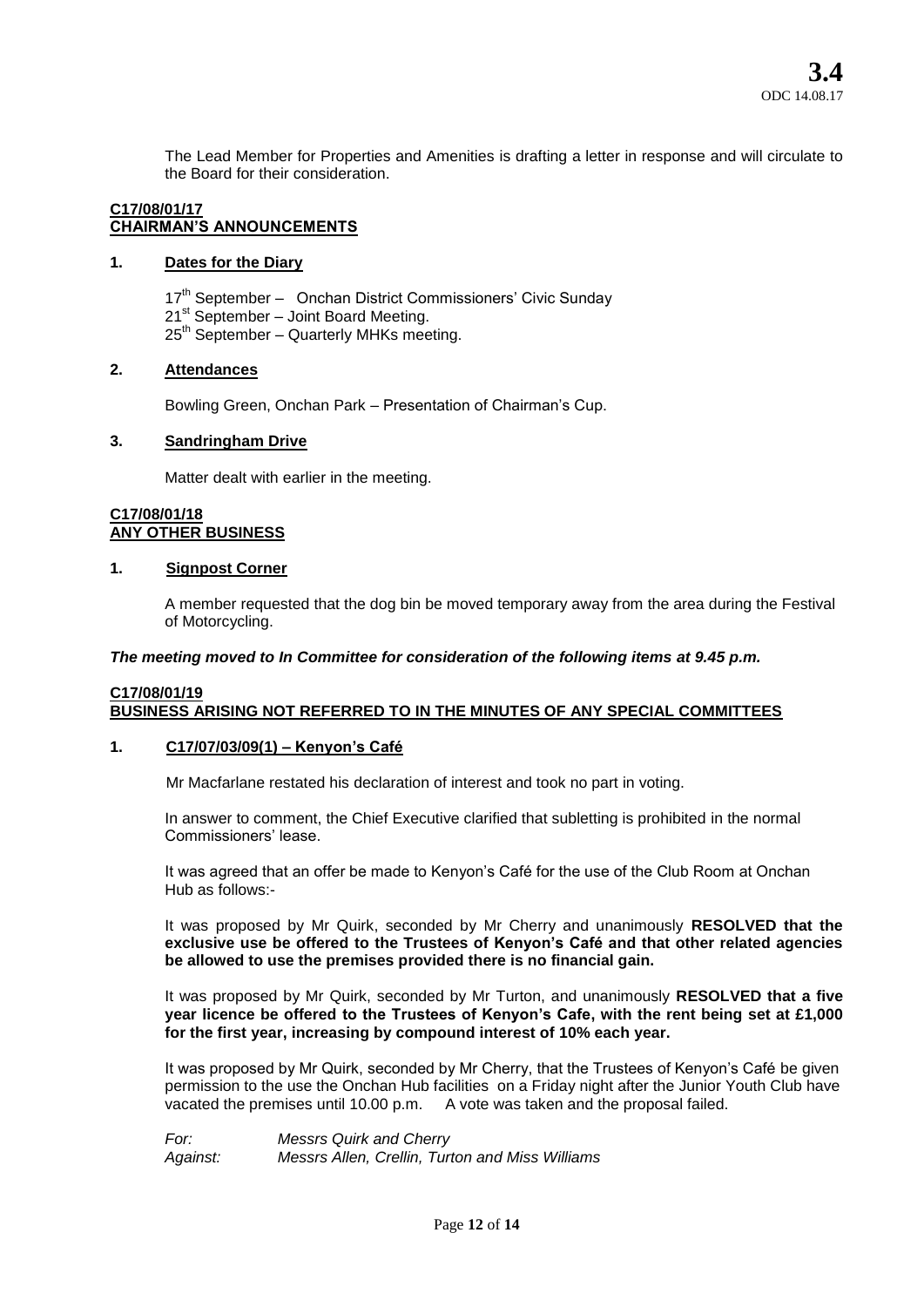## **C17/08/01/20 SUSPENSION OF STANDING ORDERS**

It was proposed by Mr Macfarlane, seconded by Mr Cherry, and **RESOLVED that Standing Orders be suspended till 10.30 p.m., to allow the remaining business on the agenda to be transacted.** 

*For: Messrs Allen, Macfarlane, Cherry, Quirk, Turton and Crellin Against: Miss Williams.* 

## **C17/08/01/21 FINANCE AND GENERAL PURPOSES MATTERS**

## **1. Housing Expenditure**

The following matter was discussed In Committee and transferred to the public domain.

The report of the Finance Manager of Housing Expenditure to 31<sup>st</sup> July 2017, having previously been circulated was considered and noted.

The Finance Manager advised that the Authority were in a reasonable position and were slightly ahead from the same period the previous year.

In answer to question, the Finance Manager advised that the Housing Expenditure was in deficit, this will reduce as the voids are released back to tenants.

Members requested that the Finance and General Purposes items be placed earlier in the agenda.

*Finance Manager left the meeting at 10.05 p.m.* 

## **C17/08/01/22 PROPERTIES AND AMENTITIES MATTERS**

### **1. Inter-Authority Transfer**

The following matter was discussed In Committee and transferred to the public domain.

After a brief discussion, it was proposed by Mr Cherry, seconded by Miss Williams that subject to the usual due diligence checks that the tenant at 10/46 be given permission to carry out an interauthority transfer with the resident from Douglas Corporation located in Willaston.

### 2. **Tender for Legal Services**

The following matter was discussed In Committee and transferred to the public domain.

*Senior Administrator left the meeting at 10.15 p.m.* 

The Chief Executive advised that the legal services had not been tendered for some time, and sought the Board's views on whether a new tender should be issued.

Members noted that there had been high legal costs in the previous financial years, but were aware of the reasons behind these, none of which were matters instigated by the then Boards. Following discussion, it was proposed by Mr Quirk, seconded by Mr Crellin, and **RESOLVED that no tender be issued for legal services at present but the matter be reviewed in 12 months.** 

*For: Messrs Allen, Macfarlane, Quirk, Turton and Crellin Against: Mr Cherry and Miss Williams*